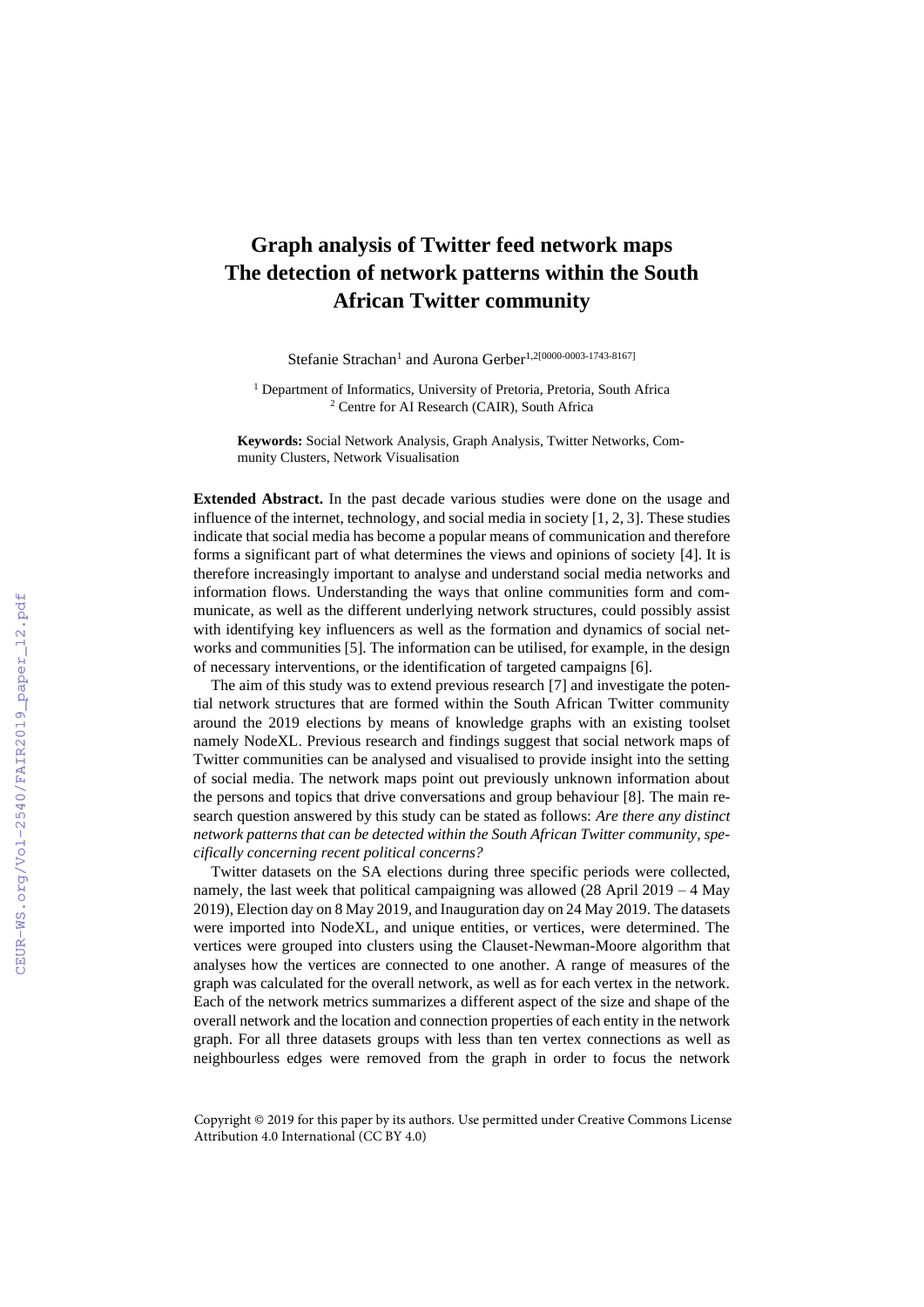analysis on the core network. Subgraph images were created for each vertex before the overall network was visualized using the NodeXL visualisation feature. Figure 1 below depicts the graph of Dataset 3 – Inauguration Day (23-24 May 2019).



**Figure 1:** Network visualisation for Dataset 3

All three of the datasets that were analysed depicted community clusters that have a large number of disconnected entities that contribute to the network by mentioning the topic but does not link to other entities within the network. Both the main, larger groups as well as the smaller, sub-groups are highly interconnected and only share a small percentage of connections across groups. Community clusters often reveal diversity of opinion on a specific topic that exists within a society. Since South Africa has multiple political parties, multiple groups are formed, both on the general subject of the elections, as well as centred around specific political groups or influencers. In Datasets  $1&2$ groups shared a common topic but had a different focus, while the groups in Dataset 3 remain segregated.

In conclusion Twitter has become a popular means of communication and conversations create networks with identifiable groups and connections as users reply to and mention one another. Mapping social networks can assist in understanding the different ways that individuals form communities and organize online. Previous research identified six distinct patterns in the social structures depending on the topic in question [9]. The results of this study on South African Twitter feeds around the 2019 elections identified the community clusters pattern, which means a large number of disconnected entities contribute to the network by mentioning the topic but does not link to other entities within the network. Both the main, larger groups as well as the smaller or subgroups are highly interconnected and only shared a small percentage of connections across groups. The most central or influential users for each network could also be determined.